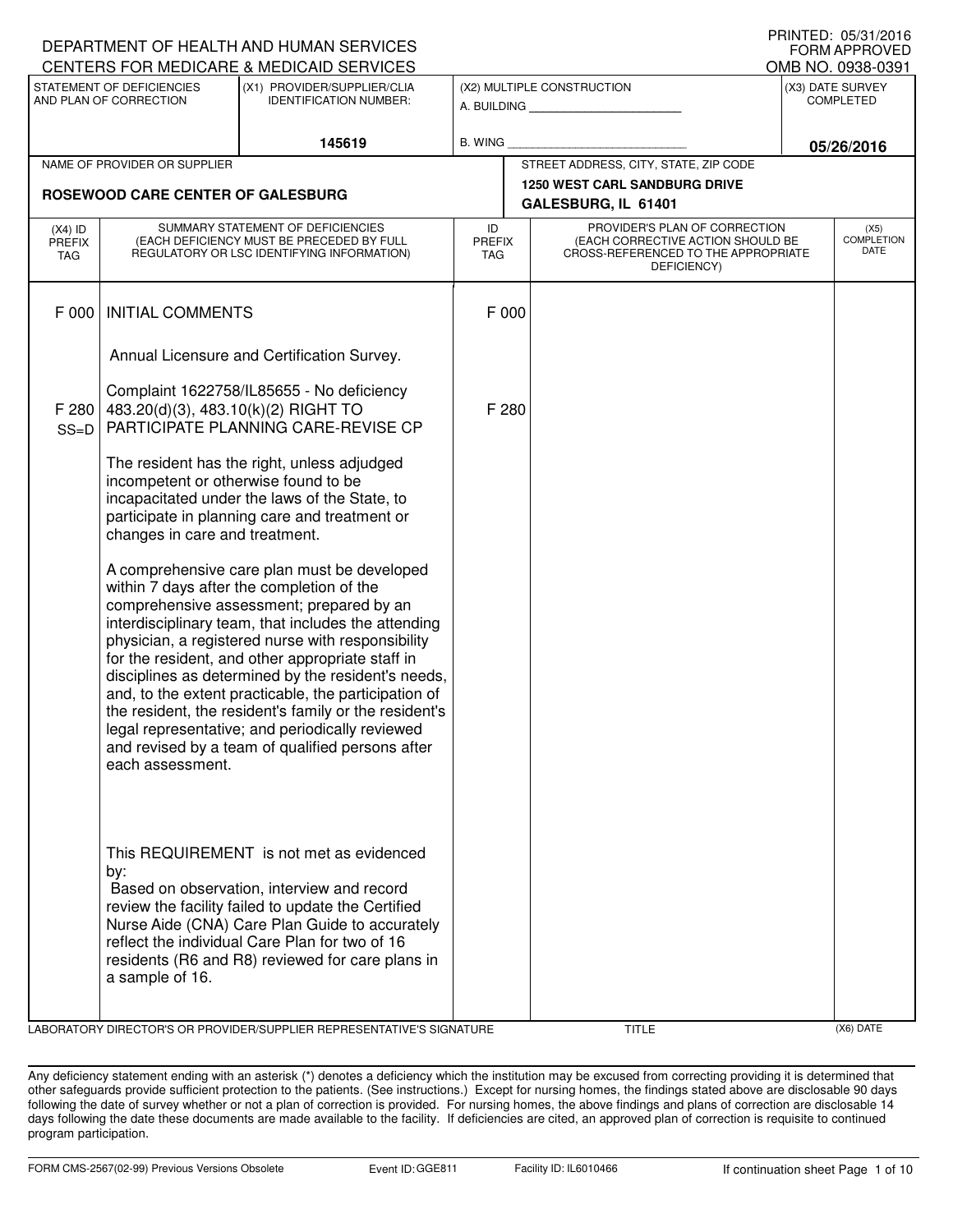|                      |                                          | DEPARTMENT OF HEALTH AND HUMAN SERVICES<br>CENTERS FOR MEDICARE & MEDICAID SERVICES                   |                             |       |                                                                          | U INIVILD. VJ/JI/LVIV<br><b>FORM APPROVED</b> |
|----------------------|------------------------------------------|-------------------------------------------------------------------------------------------------------|-----------------------------|-------|--------------------------------------------------------------------------|-----------------------------------------------|
|                      | STATEMENT OF DEFICIENCIES                | (X1) PROVIDER/SUPPLIER/CLIA                                                                           |                             |       | (X2) MULTIPLE CONSTRUCTION                                               | OMB NO. 0938-0391<br>(X3) DATE SURVEY         |
|                      | AND PLAN OF CORRECTION                   | <b>IDENTIFICATION NUMBER:</b>                                                                         |                             |       | A. BUILDING                                                              | <b>COMPLETED</b>                              |
|                      |                                          | 145619                                                                                                | B. WING                     |       |                                                                          | 05/26/2016                                    |
|                      | NAME OF PROVIDER OR SUPPLIER             |                                                                                                       |                             |       | STREET ADDRESS, CITY, STATE, ZIP CODE                                    |                                               |
|                      | <b>ROSEWOOD CARE CENTER OF GALESBURG</b> |                                                                                                       |                             |       | <b>1250 WEST CARL SANDBURG DRIVE</b><br>GALESBURG, IL 61401              |                                               |
| $(X4)$ ID            |                                          | SUMMARY STATEMENT OF DEFICIENCIES                                                                     | ID                          |       | PROVIDER'S PLAN OF CORRECTION                                            | (X5)                                          |
| <b>PREFIX</b><br>TAG |                                          | (EACH DEFICIENCY MUST BE PRECEDED BY FULL<br>REGULATORY OR LSC IDENTIFYING INFORMATION)               | <b>PREFIX</b><br><b>TAG</b> |       | (EACH CORRECTIVE ACTION SHOULD BE<br>CROSS-REFERENCED TO THE APPROPRIATE | <b>COMPLETION</b><br>DATE                     |
|                      |                                          |                                                                                                       |                             |       | DEFICIENCY)                                                              |                                               |
| F 280                | Continued From page 1                    |                                                                                                       |                             | F 280 |                                                                          |                                               |
|                      | Findings include:                        |                                                                                                       |                             |       |                                                                          |                                               |
|                      |                                          |                                                                                                       |                             |       |                                                                          |                                               |
|                      |                                          | The Facility policy for "CNA Care Plan Guide"<br>documents, in part, "In order to ensure direct       |                             |       |                                                                          |                                               |
|                      |                                          | caregivers have current information regarding the                                                     |                             |       |                                                                          |                                               |
|                      |                                          | resident's needs (Corporate Name) will maintain<br>CNA Care Plan, which is easily accessible for      |                             |       |                                                                          |                                               |
|                      |                                          | staff reviewThe Rehab/ Restorative Nurse                                                              |                             |       |                                                                          |                                               |
|                      |                                          | will:update the CNA Care Plan Guide as the<br>resident's needs or condition changes."                 |                             |       |                                                                          |                                               |
|                      |                                          |                                                                                                       |                             |       |                                                                          |                                               |
|                      | and bed alarm in place.                  | 1. On 5/24/2016 at 10:10AM R8 was sitting up in<br>a wheelchair in (R8's) room. R8 had a wheelchair   |                             |       |                                                                          |                                               |
|                      |                                          | R8's Current Care Plan documents, in part, "At                                                        |                             |       |                                                                          |                                               |
|                      |                                          | risk for falls" The Care Plan interventions                                                           |                             |       |                                                                          |                                               |
|                      |                                          | include: "Follow specific fall protocols listed on<br>Fall Assessment (See back of Fall Assessment)." |                             |       |                                                                          |                                               |
|                      |                                          | R8's "21 Day Care Plan Fall Assessment" last                                                          |                             |       |                                                                          |                                               |
|                      |                                          | updated 4/12/2016 documents, "Resident at<br>significant risk for falls." "Fall Prevention            |                             |       |                                                                          |                                               |
|                      |                                          | Measures" include R8 is to have a "Personal                                                           |                             |       |                                                                          |                                               |
|                      |                                          | alarm on bed and chair" dated 11/27/2016.                                                             |                             |       |                                                                          |                                               |
|                      |                                          | The facility "CNA Care Plan Guide" form                                                               |                             |       |                                                                          |                                               |
|                      |                                          | documents options under "Safety Devices: Lap<br>Buddy, Self release seatbelt, Body alarm in chair     |                             |       |                                                                          |                                               |
|                      |                                          | or bed, 1 side rail, 2 side rails," R8's CNA Care                                                     |                             |       |                                                                          |                                               |
|                      | (not applicable)."                       | Plan Guide documents "Safety Devices as N/A                                                           |                             |       |                                                                          |                                               |
|                      |                                          | 2. On 5/24/2016 at 10:15AM E10 (Registered                                                            |                             |       |                                                                          |                                               |
|                      |                                          | Nurse/Case Manager) stated, "R6 is in Contact<br>+B isolation for C-Diff (Clostridium Difficile)."    |                             |       |                                                                          |                                               |
|                      |                                          | R6's Current Care Plan documents, "Clostridium<br>Difficile Infection" with an "Intervention" as      |                             |       |                                                                          |                                               |

FORM CMS-2567(02-99) Previous Versions Obsolete Event ID: GGE811 Facility ID: IL6010466 If continuation sheet Page 2 of 10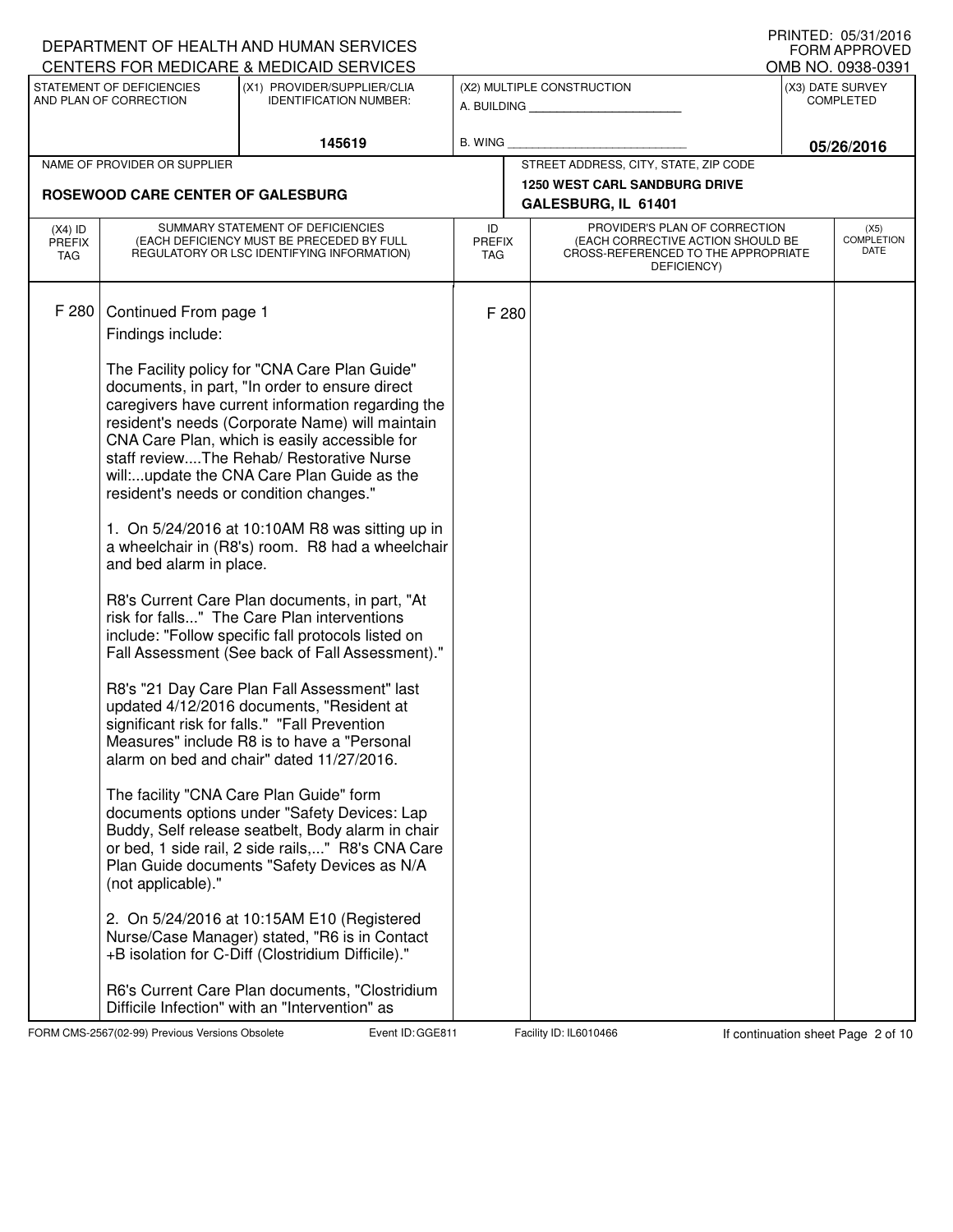|                                          |                                                                                  | DEPARTMENT OF HEALTH AND HUMAN SERVICES<br>CENTERS FOR MEDICARE & MEDICAID SERVICES                                                                                                                                                                                                                                                              |                                   |                                                                                                                          |                               | <b>I IUIN ILLU. UJ/J I/ZU IU</b><br><b>FORM APPROVED</b><br>OMB NO. 0938-0391 |
|------------------------------------------|----------------------------------------------------------------------------------|--------------------------------------------------------------------------------------------------------------------------------------------------------------------------------------------------------------------------------------------------------------------------------------------------------------------------------------------------|-----------------------------------|--------------------------------------------------------------------------------------------------------------------------|-------------------------------|-------------------------------------------------------------------------------|
|                                          | STATEMENT OF DEFICIENCIES<br>AND PLAN OF CORRECTION                              | (X1) PROVIDER/SUPPLIER/CLIA<br><b>IDENTIFICATION NUMBER:</b>                                                                                                                                                                                                                                                                                     |                                   | (X2) MULTIPLE CONSTRUCTION<br>A. BUILDING <b>A.</b> BUILDING                                                             | (X3) DATE SURVEY<br>COMPLETED |                                                                               |
|                                          |                                                                                  | 145619                                                                                                                                                                                                                                                                                                                                           | <b>B. WING</b>                    |                                                                                                                          |                               | 05/26/2016                                                                    |
|                                          | NAME OF PROVIDER OR SUPPLIER                                                     |                                                                                                                                                                                                                                                                                                                                                  |                                   | STREET ADDRESS, CITY, STATE, ZIP CODE                                                                                    |                               |                                                                               |
|                                          | <b>ROSEWOOD CARE CENTER OF GALESBURG</b>                                         |                                                                                                                                                                                                                                                                                                                                                  |                                   | <b>1250 WEST CARL SANDBURG DRIVE</b>                                                                                     |                               |                                                                               |
|                                          |                                                                                  |                                                                                                                                                                                                                                                                                                                                                  |                                   | GALESBURG, IL 61401                                                                                                      |                               |                                                                               |
| $(X4)$ ID<br><b>PREFIX</b><br><b>TAG</b> |                                                                                  | SUMMARY STATEMENT OF DEFICIENCIES<br>(EACH DEFICIENCY MUST BE PRECEDED BY FULL<br>REGULATORY OR LSC IDENTIFYING INFORMATION)                                                                                                                                                                                                                     | ID<br><b>PREFIX</b><br><b>TAG</b> | PROVIDER'S PLAN OF CORRECTION<br>(EACH CORRECTIVE ACTION SHOULD BE<br>CROSS-REFERENCED TO THE APPROPRIATE<br>DEFICIENCY) |                               | (X5)<br><b>COMPLETION</b><br>DATE                                             |
| F 280                                    |                                                                                  |                                                                                                                                                                                                                                                                                                                                                  |                                   |                                                                                                                          |                               |                                                                               |
|                                          | Continued From page 2<br>48 hours"                                               | "Contact +B isolation until no diarrhea for at least                                                                                                                                                                                                                                                                                             | F 280                             |                                                                                                                          |                               |                                                                               |
|                                          |                                                                                  | R6's Current CNA Care Plan Guide has the<br>option to document types of isolation. This area<br>of R6's Care Plan Guide was left blank.                                                                                                                                                                                                          |                                   |                                                                                                                          |                               |                                                                               |
|                                          | them up to date."                                                                | On 5/25/16 at 9:55AM E7 CNA stated, "We use<br>the Care Plan Guide. I am not sure who keeps                                                                                                                                                                                                                                                      |                                   |                                                                                                                          |                               |                                                                               |
|                                          | staff."                                                                          | On 5/25/2016 at 9:35AM E6 CNA stated, "We<br>use the Care Plan Guides every day, it really<br>helps. They are really helpful when we have new                                                                                                                                                                                                    |                                   |                                                                                                                          |                               |                                                                               |
| F 334<br>$SS=D$                          | the cards as changes happen"<br><b>IMMUNIZATIONS</b>                             | On 5/25/2016 At 11:11AM, E9 (Restorative<br>Nurse) stated, "I try to update the Care Cards<br>when the MDS(Minimum Data Set) is due, so<br>quarterly. It is everyone's responsibility to change<br>483.25(n) INFLUENZA AND PNEUMOCOCCAL                                                                                                          | F 334                             |                                                                                                                          |                               |                                                                               |
|                                          | that ensure that --<br>each resident, or the resident's legal<br>immunization;   | The facility must develop policies and procedures<br>(i) Before offering the influenza immunization,<br>representative receives education regarding the<br>benefits and potential side effects of the<br>(ii) Each resident is offered an influenza<br>immunization October 1 through March 31<br>annually, unless the immunization is medically |                                   |                                                                                                                          |                               |                                                                               |
|                                          | immunized during this time period;<br>(iii) The resident or the resident's legal | contraindicated or the resident has already been<br>representative has the opportunity to refuse                                                                                                                                                                                                                                                 |                                   |                                                                                                                          |                               |                                                                               |

FORM CMS-2567(02-99) Previous Versions Obsolete Event ID: GGE811 Facility ID: IL6010466 If continuation sheet Page 3 of 10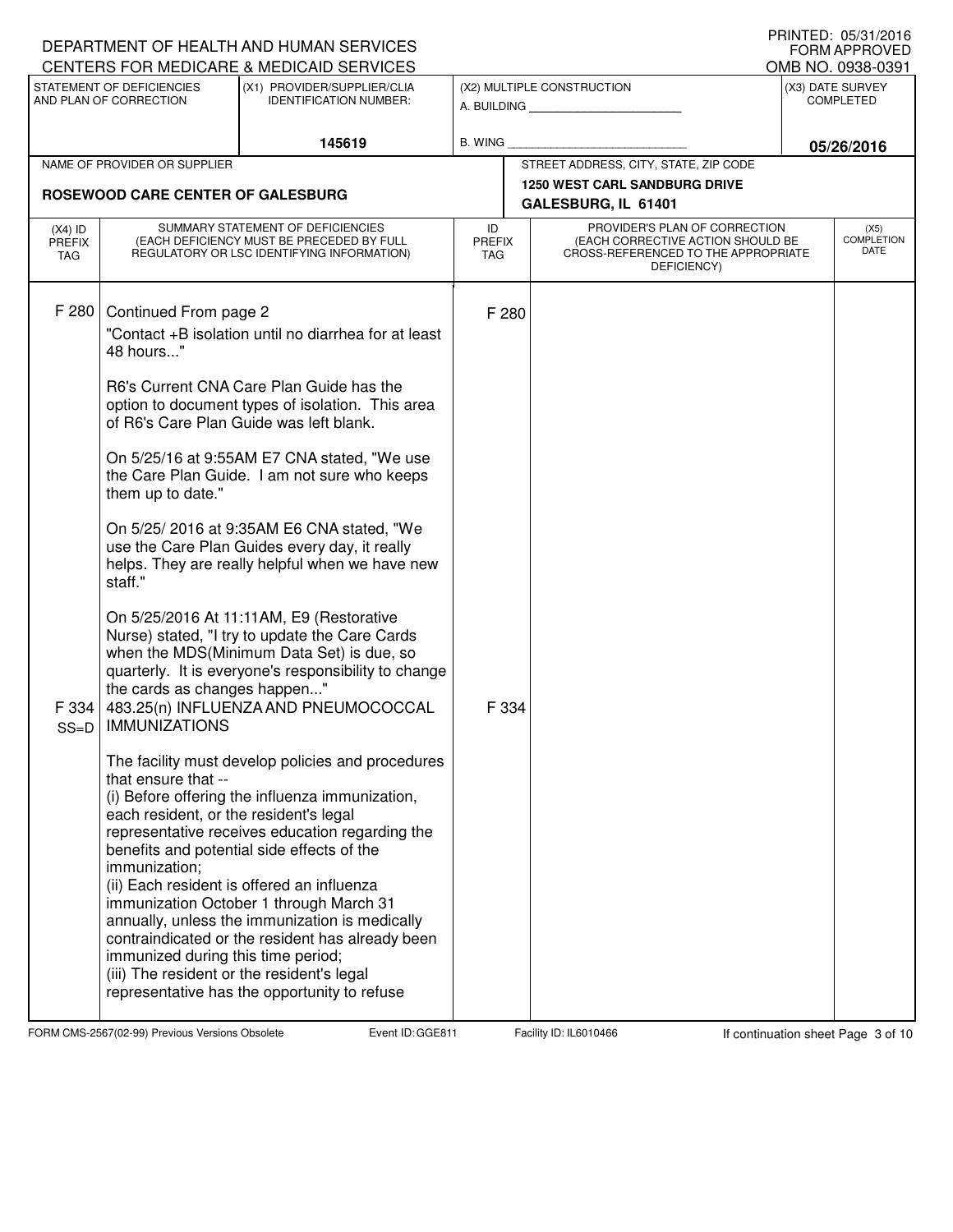|                                          |                                                                                                                                                                                                                                                                                                                                                                                                                       | DEPARTMENT OF HEALTH AND HUMAN SERVICES<br>CENTERS FOR MEDICARE & MEDICAID SERVICES                                                                                                                                                                                                                                                                                                                                                                                                                                                                                                                                                                                                                                                                                                                                                                                                                                                                                                                                                                                                                                                                          |                                   |                                                                                                                          | U INIVILD. VJ/JI/LVIV<br><b>FORM APPROVED</b><br>OMB NO. 0938-0391 |
|------------------------------------------|-----------------------------------------------------------------------------------------------------------------------------------------------------------------------------------------------------------------------------------------------------------------------------------------------------------------------------------------------------------------------------------------------------------------------|--------------------------------------------------------------------------------------------------------------------------------------------------------------------------------------------------------------------------------------------------------------------------------------------------------------------------------------------------------------------------------------------------------------------------------------------------------------------------------------------------------------------------------------------------------------------------------------------------------------------------------------------------------------------------------------------------------------------------------------------------------------------------------------------------------------------------------------------------------------------------------------------------------------------------------------------------------------------------------------------------------------------------------------------------------------------------------------------------------------------------------------------------------------|-----------------------------------|--------------------------------------------------------------------------------------------------------------------------|--------------------------------------------------------------------|
|                                          | STATEMENT OF DEFICIENCIES<br>AND PLAN OF CORRECTION                                                                                                                                                                                                                                                                                                                                                                   | (X1) PROVIDER/SUPPLIER/CLIA<br><b>IDENTIFICATION NUMBER:</b>                                                                                                                                                                                                                                                                                                                                                                                                                                                                                                                                                                                                                                                                                                                                                                                                                                                                                                                                                                                                                                                                                                 |                                   | (X2) MULTIPLE CONSTRUCTION<br>A. BUILDING <b>A.</b> BUILDING                                                             | (X3) DATE SURVEY<br><b>COMPLETED</b>                               |
|                                          |                                                                                                                                                                                                                                                                                                                                                                                                                       | 145619                                                                                                                                                                                                                                                                                                                                                                                                                                                                                                                                                                                                                                                                                                                                                                                                                                                                                                                                                                                                                                                                                                                                                       | B. WING                           |                                                                                                                          | 05/26/2016                                                         |
|                                          | NAME OF PROVIDER OR SUPPLIER                                                                                                                                                                                                                                                                                                                                                                                          |                                                                                                                                                                                                                                                                                                                                                                                                                                                                                                                                                                                                                                                                                                                                                                                                                                                                                                                                                                                                                                                                                                                                                              |                                   | STREET ADDRESS, CITY, STATE, ZIP CODE                                                                                    |                                                                    |
|                                          | ROSEWOOD CARE CENTER OF GALESBURG                                                                                                                                                                                                                                                                                                                                                                                     |                                                                                                                                                                                                                                                                                                                                                                                                                                                                                                                                                                                                                                                                                                                                                                                                                                                                                                                                                                                                                                                                                                                                                              |                                   | <b>1250 WEST CARL SANDBURG DRIVE</b><br>GALESBURG, IL 61401                                                              |                                                                    |
| $(X4)$ ID<br><b>PREFIX</b><br><b>TAG</b> |                                                                                                                                                                                                                                                                                                                                                                                                                       | SUMMARY STATEMENT OF DEFICIENCIES<br>(EACH DEFICIENCY MUST BE PRECEDED BY FULL<br>REGULATORY OR LSC IDENTIFYING INFORMATION)                                                                                                                                                                                                                                                                                                                                                                                                                                                                                                                                                                                                                                                                                                                                                                                                                                                                                                                                                                                                                                 | ID<br><b>PREFIX</b><br><b>TAG</b> | PROVIDER'S PLAN OF CORRECTION<br>(EACH CORRECTIVE ACTION SHOULD BE<br>CROSS-REFERENCED TO THE APPROPRIATE<br>DEFICIENCY) | (X5)<br><b>COMPLETION</b><br>DATE                                  |
| F 334                                    | Continued From page 3<br>immunization; and<br>following:<br>immunization; and<br>influenza immunization due to medical<br>contraindications or refusal.<br>that ensure that --<br>(i) Before offering the pneumococcal<br>immunization;<br>already been immunized;<br>(iii) The resident or the resident's legal<br>immunization; and<br>following:<br>pneumococcal immunization; and<br>contraindication or refusal. | (iv) The resident's medical record includes<br>documentation that indicates, at a minimum, the<br>(A) That the resident or resident's legal<br>representative was provided education regarding<br>the benefits and potential side effects of influenza<br>(B) That the resident either received the<br>influenza immunization or did not receive the<br>The facility must develop policies and procedures<br>immunization, each resident, or the resident's<br>legal representative receives education regarding<br>the benefits and potential side effects of the<br>(ii) Each resident is offered a pneumococcal<br>immunization, unless the immunization is<br>medically contraindicated or the resident has<br>representative has the opportunity to refuse<br>(iv) The resident's medical record includes<br>documentation that indicated, at a minimum, the<br>(A) That the resident or resident's legal<br>representative was provided education regarding<br>the benefits and potential side effects of<br>(B) That the resident either received the<br>pneumococcal immunization or did not receive<br>the pneumococcal immunization due to medical | F 334                             |                                                                                                                          |                                                                    |

FORM CMS-2567(02-99) Previous Versions Obsolete Event ID: GGE811 Facility ID: IL6010466 If continuation sheet Page 4 of 10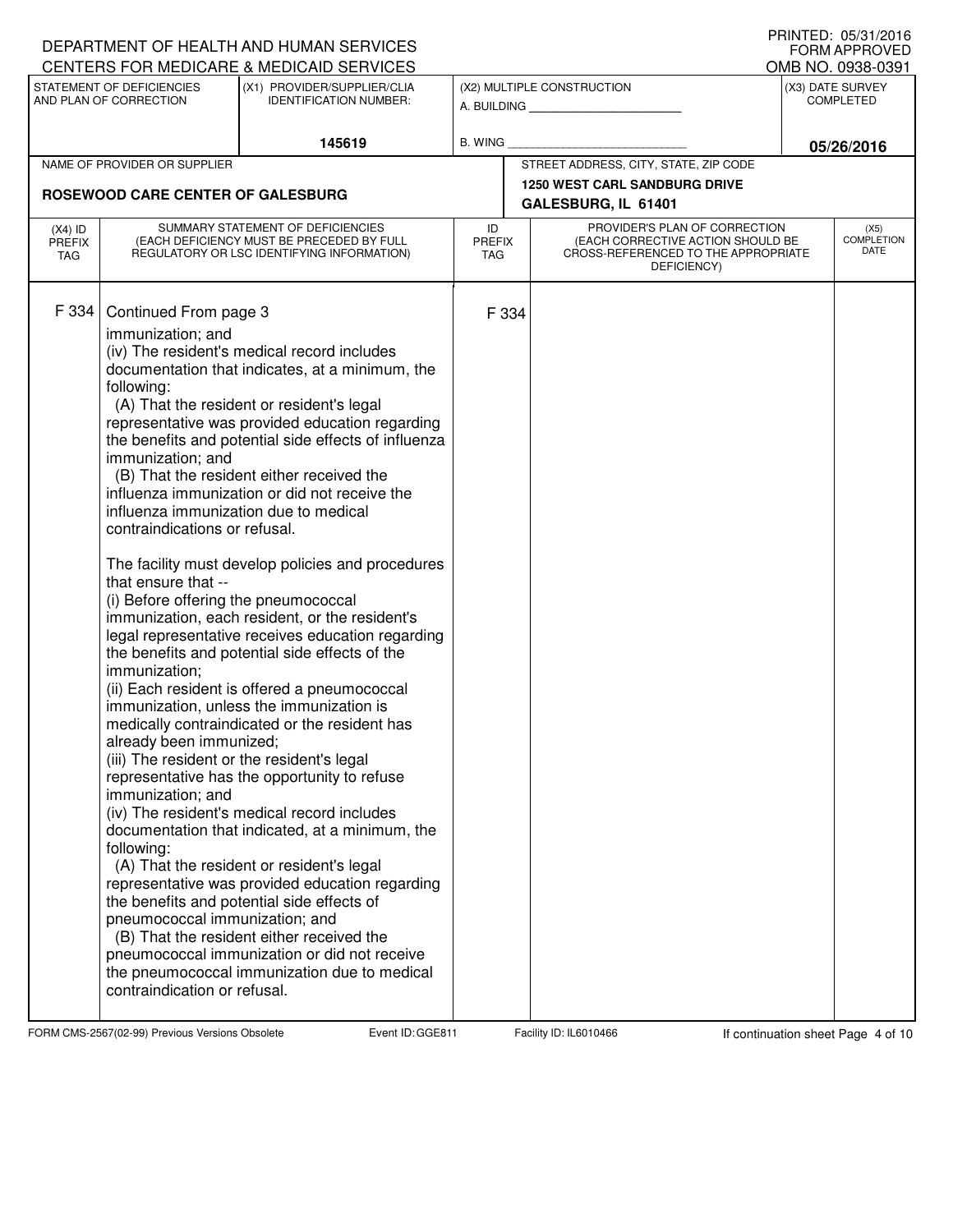|                                   |                                                                                                     | DEPARTMENT OF HEALTH AND HUMAN SERVICES                                                                                                                                                                                                                                                                                                                                                                                                                                                                                                                                                                  |                                   |                                                                                                                          |  | I I IIII I LU. VJ/J I ZU I V<br><b>FORM APPROVED</b> |
|-----------------------------------|-----------------------------------------------------------------------------------------------------|----------------------------------------------------------------------------------------------------------------------------------------------------------------------------------------------------------------------------------------------------------------------------------------------------------------------------------------------------------------------------------------------------------------------------------------------------------------------------------------------------------------------------------------------------------------------------------------------------------|-----------------------------------|--------------------------------------------------------------------------------------------------------------------------|--|------------------------------------------------------|
|                                   | STATEMENT OF DEFICIENCIES                                                                           | CENTERS FOR MEDICARE & MEDICAID SERVICES<br>(X1) PROVIDER/SUPPLIER/CLIA                                                                                                                                                                                                                                                                                                                                                                                                                                                                                                                                  |                                   | (X2) MULTIPLE CONSTRUCTION                                                                                               |  | OMB NO. 0938-0391<br>(X3) DATE SURVEY                |
|                                   | AND PLAN OF CORRECTION                                                                              | <b>IDENTIFICATION NUMBER:</b>                                                                                                                                                                                                                                                                                                                                                                                                                                                                                                                                                                            |                                   | A. BUILDING <b>A.</b> BUILDING                                                                                           |  | <b>COMPLETED</b>                                     |
|                                   |                                                                                                     | 145619                                                                                                                                                                                                                                                                                                                                                                                                                                                                                                                                                                                                   | B. WING                           |                                                                                                                          |  | 05/26/2016                                           |
|                                   | NAME OF PROVIDER OR SUPPLIER                                                                        |                                                                                                                                                                                                                                                                                                                                                                                                                                                                                                                                                                                                          |                                   | STREET ADDRESS, CITY, STATE, ZIP CODE                                                                                    |  |                                                      |
|                                   | ROSEWOOD CARE CENTER OF GALESBURG                                                                   |                                                                                                                                                                                                                                                                                                                                                                                                                                                                                                                                                                                                          |                                   | <b>1250 WEST CARL SANDBURG DRIVE</b><br>GALESBURG, IL 61401                                                              |  |                                                      |
|                                   |                                                                                                     |                                                                                                                                                                                                                                                                                                                                                                                                                                                                                                                                                                                                          |                                   |                                                                                                                          |  |                                                      |
| $(X4)$ ID<br><b>PREFIX</b><br>TAG |                                                                                                     | SUMMARY STATEMENT OF DEFICIENCIES<br>(EACH DEFICIENCY MUST BE PRECEDED BY FULL<br>REGULATORY OR LSC IDENTIFYING INFORMATION)                                                                                                                                                                                                                                                                                                                                                                                                                                                                             | ID<br><b>PREFIX</b><br><b>TAG</b> | PROVIDER'S PLAN OF CORRECTION<br>(EACH CORRECTIVE ACTION SHOULD BE<br>CROSS-REFERENCED TO THE APPROPRIATE<br>DEFICIENCY) |  | (X5)<br><b>COMPLETION</b><br>DATE                    |
| F 334                             | Continued From page 4<br>years following the first pneumococcal<br>refuses the second immunization. | (v) As an alternative, based on an assessment<br>and practitioner recommendation, a second<br>pneumococcal immunization may be given after 5<br>immunization, unless medically contraindicated or<br>the resident or the resident's legal representative                                                                                                                                                                                                                                                                                                                                                 | F 334                             |                                                                                                                          |  |                                                      |
|                                   | by:<br>16.                                                                                          | This REQUIREMENT is not met as evidenced<br>Based on interview and record review the facility<br>failed to follow the facility policy regarding<br>vaccination of residents for one of five residents<br>(R1) reviewed for immunizations in the sample of                                                                                                                                                                                                                                                                                                                                                |                                   | Past noncompliance: no plan of<br>correction required.                                                                   |  |                                                      |
|                                   | Findings include:                                                                                   |                                                                                                                                                                                                                                                                                                                                                                                                                                                                                                                                                                                                          |                                   |                                                                                                                          |  |                                                      |
|                                   | resident's primary care physicianIf<br>PCV13 (Pneumococcal Conjugate<br>appropriate interval."      | The facility's "Pneumonia Vaccine Administration"<br>policy, revised 9/2015, states, "Pneumonia<br>vaccines will be offered to every new admission<br>and annually to every resident who has not been<br>vaccinated with one or both vaccines. The<br>resident's history of previous vaccination will be<br>obtained whenever possible from the resident,<br>the Medical Power of Attorney (POA) and/or the<br>pneumococcal vaccine history is uncertain, the<br>Vaccine/Prevnar 13) may be given without risk<br>followed by a dose of PPSV23 (Pneumococcal<br>Polysaccharide Vaccine/Pneumovax) at the |                                   |                                                                                                                          |  |                                                      |
|                                   | admitted to the facility 4/10/14.                                                                   | R1's current "Face Sheet" documents R1 was                                                                                                                                                                                                                                                                                                                                                                                                                                                                                                                                                               |                                   |                                                                                                                          |  |                                                      |

FORM CMS-2567(02-99) Previous Versions Obsolete Event ID: GGE811 Facility ID: IL6010466 If continuation sheet Page 5 of 10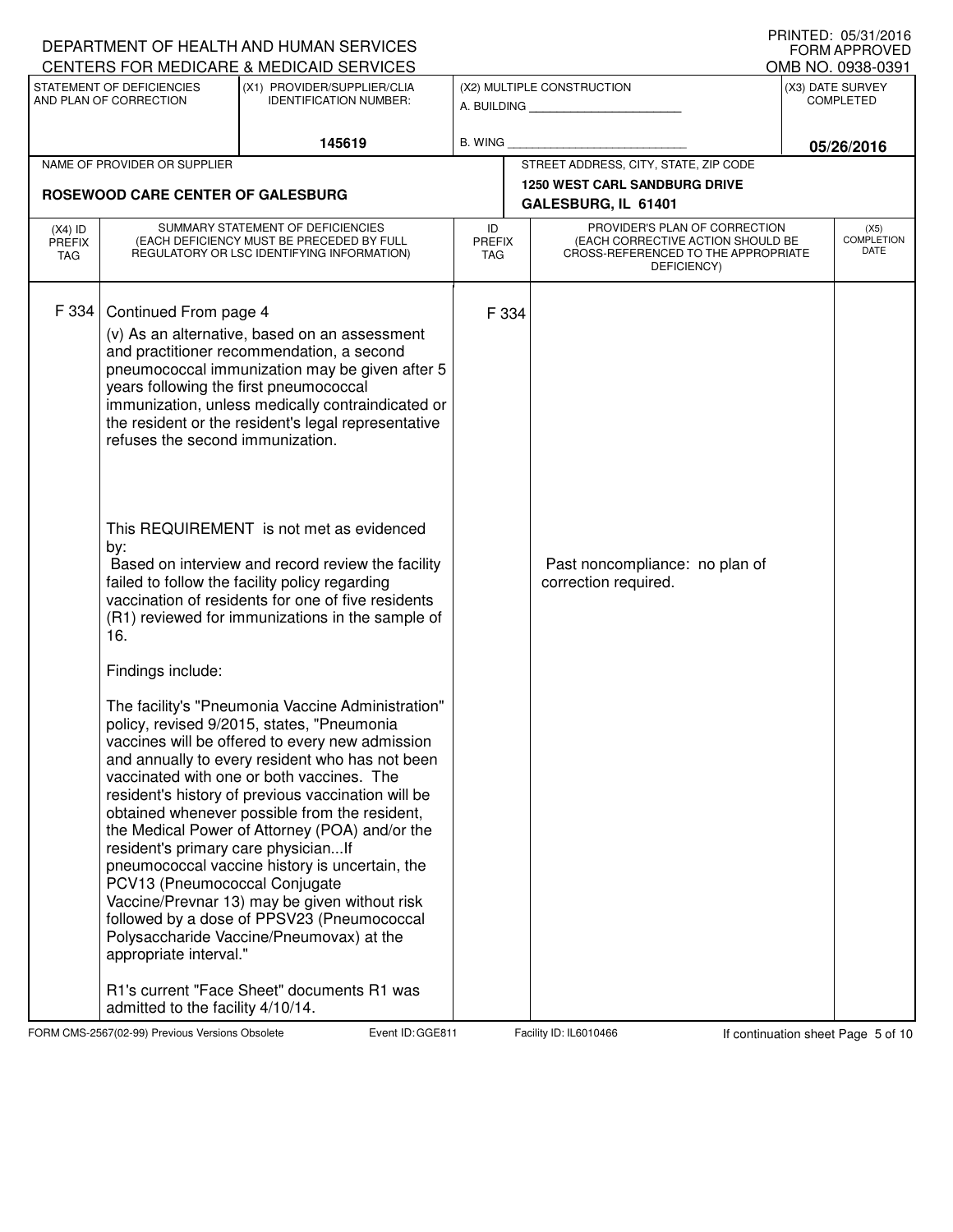|                                          |                                                                                                                 | DEPARTMENT OF HEALTH AND HUMAN SERVICES<br>CENTERS FOR MEDICARE & MEDICAID SERVICES                                                                                                                                                                                  |                                   |                                                                                                                          | I I IIII I LU. VJ/J I ZU I V<br><b>FORM APPROVED</b><br>OMB NO. 0938-0391 |
|------------------------------------------|-----------------------------------------------------------------------------------------------------------------|----------------------------------------------------------------------------------------------------------------------------------------------------------------------------------------------------------------------------------------------------------------------|-----------------------------------|--------------------------------------------------------------------------------------------------------------------------|---------------------------------------------------------------------------|
|                                          | STATEMENT OF DEFICIENCIES<br>AND PLAN OF CORRECTION                                                             | (X1) PROVIDER/SUPPLIER/CLIA<br><b>IDENTIFICATION NUMBER:</b>                                                                                                                                                                                                         |                                   | (X2) MULTIPLE CONSTRUCTION<br>A. BUILDING <b>A.</b> BUILDING                                                             | (X3) DATE SURVEY<br><b>COMPLETED</b>                                      |
|                                          |                                                                                                                 | 145619                                                                                                                                                                                                                                                               | B. WING                           |                                                                                                                          | 05/26/2016                                                                |
|                                          | NAME OF PROVIDER OR SUPPLIER                                                                                    |                                                                                                                                                                                                                                                                      |                                   | STREET ADDRESS, CITY, STATE, ZIP CODE                                                                                    |                                                                           |
|                                          | ROSEWOOD CARE CENTER OF GALESBURG                                                                               |                                                                                                                                                                                                                                                                      |                                   | <b>1250 WEST CARL SANDBURG DRIVE</b><br>GALESBURG, IL 61401                                                              |                                                                           |
| $(X4)$ ID<br><b>PREFIX</b><br><b>TAG</b> |                                                                                                                 | SUMMARY STATEMENT OF DEFICIENCIES<br>(EACH DEFICIENCY MUST BE PRECEDED BY FULL<br>REGULATORY OR LSC IDENTIFYING INFORMATION)                                                                                                                                         | ID<br><b>PREFIX</b><br><b>TAG</b> | PROVIDER'S PLAN OF CORRECTION<br>(EACH CORRECTIVE ACTION SHOULD BE<br>CROSS-REFERENCED TO THE APPROPRIATE<br>DEFICIENCY) | (X5)<br><b>COMPLETION</b><br>DATE                                         |
| F 334                                    | Continued From page 5                                                                                           |                                                                                                                                                                                                                                                                      | F 334                             |                                                                                                                          |                                                                           |
|                                          |                                                                                                                 | R1's "Pneumonia Vaccine Consent/Refusal"<br>sheet, dated 4/10/14, documents R1's POA gave<br>consent for R1 to receive the pneumonia vaccine.                                                                                                                        |                                   |                                                                                                                          |                                                                           |
|                                          | the pneumonia vaccine.                                                                                          | R1's medical record, including R1's Immunization<br>Record, does not indicate that R1 ever received                                                                                                                                                                  |                                   |                                                                                                                          |                                                                           |
| F441<br>$SS=E$                           | this facility or any prior facility.<br>SPREAD, LINENS                                                          | On 5/26/16 at 11:00 A.M., E2 (Director of<br>Nursing) verified that the facility has no record<br>that R1 ever received the pneumonia vaccine at<br>483.65 INFECTION CONTROL, PREVENT                                                                                | F 441                             |                                                                                                                          |                                                                           |
|                                          | of disease and infection.                                                                                       | The facility must establish and maintain an<br>Infection Control Program designed to provide a<br>safe, sanitary and comfortable environment and<br>to help prevent the development and transmission                                                                 |                                   |                                                                                                                          |                                                                           |
|                                          | (a) Infection Control Program<br>Program under which it -<br>in the facility;<br>actions related to infections. | The facility must establish an Infection Control<br>(1) Investigates, controls, and prevents infections<br>(2) Decides what procedures, such as isolation,<br>should be applied to an individual resident; and<br>(3) Maintains a record of incidents and corrective |                                   |                                                                                                                          |                                                                           |
|                                          | (b) Preventing Spread of Infection<br>isolate the resident.                                                     | (1) When the Infection Control Program<br>determines that a resident needs isolation to<br>prevent the spread of infection, the facility must<br>(2) The facility must prohibit employees with a                                                                     |                                   |                                                                                                                          |                                                                           |

FORM CMS-2567(02-99) Previous Versions Obsolete Event ID: GGE811 Facility ID: IL6010466 If continuation sheet Page 6 of 10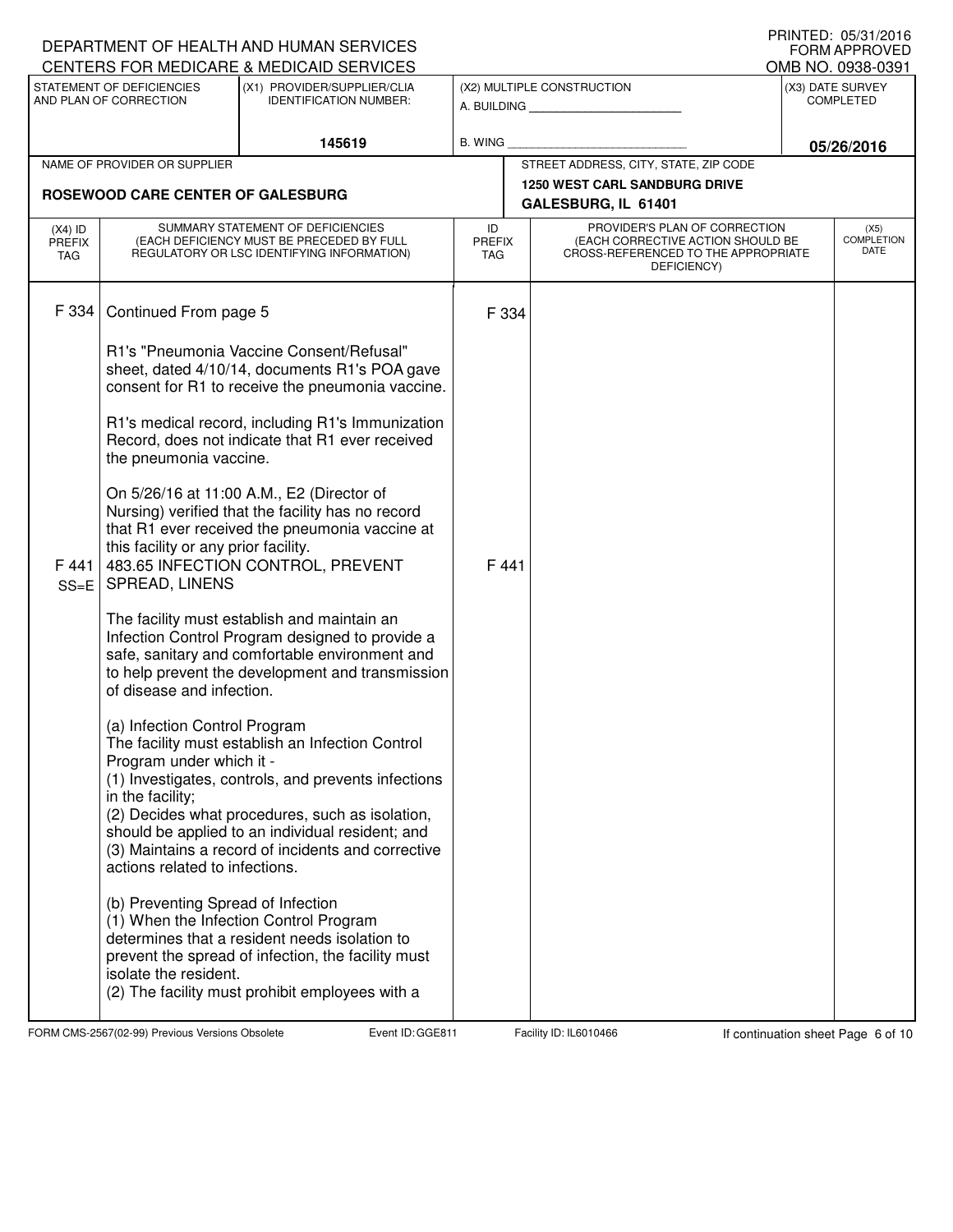|                                          |                                                                                                                                                                   | DEPARTMENT OF HEALTH AND HUMAN SERVICES<br>CENTERS FOR MEDICARE & MEDICAID SERVICES                                                                                                                                                                                                                                                                                                                                                                                                                                                                                                                                                                                                                                                                                                                                                                                                                                                                      |                                   |                                                              |                                                                                                                          |  | $1$ THISTLD. UJ/JI/LUTU<br><b>FORM APPROVED</b><br>OMB NO. 0938-0391 |
|------------------------------------------|-------------------------------------------------------------------------------------------------------------------------------------------------------------------|----------------------------------------------------------------------------------------------------------------------------------------------------------------------------------------------------------------------------------------------------------------------------------------------------------------------------------------------------------------------------------------------------------------------------------------------------------------------------------------------------------------------------------------------------------------------------------------------------------------------------------------------------------------------------------------------------------------------------------------------------------------------------------------------------------------------------------------------------------------------------------------------------------------------------------------------------------|-----------------------------------|--------------------------------------------------------------|--------------------------------------------------------------------------------------------------------------------------|--|----------------------------------------------------------------------|
|                                          | STATEMENT OF DEFICIENCIES<br>AND PLAN OF CORRECTION                                                                                                               | (X1) PROVIDER/SUPPLIER/CLIA<br><b>IDENTIFICATION NUMBER:</b>                                                                                                                                                                                                                                                                                                                                                                                                                                                                                                                                                                                                                                                                                                                                                                                                                                                                                             |                                   | (X2) MULTIPLE CONSTRUCTION<br>A. BUILDING <b>A.</b> BUILDING |                                                                                                                          |  | (X3) DATE SURVEY<br><b>COMPLETED</b>                                 |
|                                          |                                                                                                                                                                   | 145619                                                                                                                                                                                                                                                                                                                                                                                                                                                                                                                                                                                                                                                                                                                                                                                                                                                                                                                                                   | B. WING                           |                                                              |                                                                                                                          |  | 05/26/2016                                                           |
|                                          | NAME OF PROVIDER OR SUPPLIER                                                                                                                                      |                                                                                                                                                                                                                                                                                                                                                                                                                                                                                                                                                                                                                                                                                                                                                                                                                                                                                                                                                          |                                   |                                                              | STREET ADDRESS, CITY, STATE, ZIP CODE                                                                                    |  |                                                                      |
|                                          | ROSEWOOD CARE CENTER OF GALESBURG                                                                                                                                 |                                                                                                                                                                                                                                                                                                                                                                                                                                                                                                                                                                                                                                                                                                                                                                                                                                                                                                                                                          |                                   |                                                              | <b>1250 WEST CARL SANDBURG DRIVE</b><br>GALESBURG, IL 61401                                                              |  |                                                                      |
| $(X4)$ ID<br><b>PREFIX</b><br><b>TAG</b> |                                                                                                                                                                   | SUMMARY STATEMENT OF DEFICIENCIES<br>(EACH DEFICIENCY MUST BE PRECEDED BY FULL<br>REGULATORY OR LSC IDENTIFYING INFORMATION)                                                                                                                                                                                                                                                                                                                                                                                                                                                                                                                                                                                                                                                                                                                                                                                                                             | ID<br><b>PREFIX</b><br><b>TAG</b> |                                                              | PROVIDER'S PLAN OF CORRECTION<br>(EACH CORRECTIVE ACTION SHOULD BE<br>CROSS-REFERENCED TO THE APPROPRIATE<br>DEFICIENCY) |  | (X5)<br><b>COMPLETION</b><br>DATE                                    |
| F441                                     | Continued From page 6<br>direct contact will transmit the disease.<br>hand washing is indicated by accepted<br>professional practice.<br>(c) Linens<br>infection. | communicable disease or infected skin lesions<br>from direct contact with residents or their food, if<br>(3) The facility must require staff to wash their<br>hands after each direct resident contact for which<br>Personnel must handle, store, process and<br>transport linens so as to prevent the spread of                                                                                                                                                                                                                                                                                                                                                                                                                                                                                                                                                                                                                                         | F 441                             |                                                              |                                                                                                                          |  |                                                                      |
|                                          | by:<br>sample of 16.<br>Findings include:<br>and other skin surfaces will be washed<br>immediately after contamination."<br>mucous membranes."                    | This REQUIREMENT is not met as evidenced<br>Based on observation, record review, and<br>interview, the facility failed to ensure nursing staff<br>performed hand hygiene procedures, to prevent<br>potential cross-contamination, while providing<br>cares for four residents (R6, R7, R15, and R24)<br>of 16 residents, reviewed for infection control, in a<br>The facility policy, entitled "Infection Control<br>Protocols", dated 11/1998, documents, "Hands<br>The facility policy, entitled "Infection Control:<br>Hand Washing," dated 9/2014, documents,<br>"Times to perform hand hygiene: Before and after<br>providing resident care including bathing, oral<br>care, incontinence care, catheter care, any direct<br>contact with the resident, (such as taking a blood<br>pressure/pulse, transferring the resident) etc.,<br>before and after assisting a resident with toileting,<br>and after contact with body fluids or excretions or |                                   |                                                              |                                                                                                                          |  |                                                                      |

FORM CMS-2567(02-99) Previous Versions Obsolete Event ID: GGE811 Facility ID: IL6010466 If continuation sheet Page 7 of 10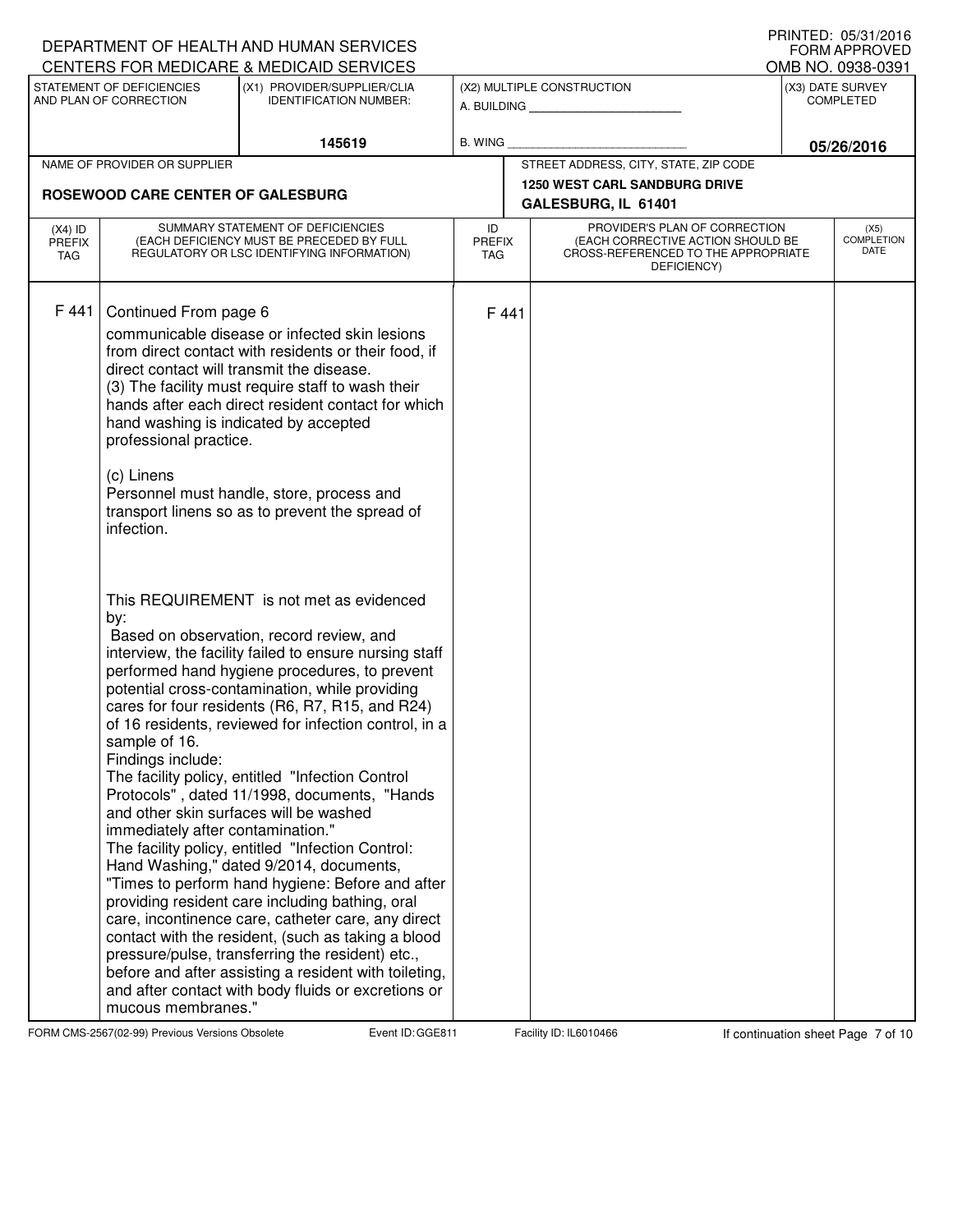|                                   |                                                                                                                                                 | DEPARTMENT OF HEALTH AND HUMAN SERVICES                                                                                                                                                                                                                                                                                                                                                                                                                                                                                                                                                                                                                                                                                                                                                                                                                                                                                                                                                                                                                                                                                                                                                                                                                                                                                                                                                                                                                                                                                                                                                                                                                                                                                                 |                                   |       |                                                                                                                          | I INIVILD. VJJJI/LVIV<br><b>FORM APPROVED</b> |
|-----------------------------------|-------------------------------------------------------------------------------------------------------------------------------------------------|-----------------------------------------------------------------------------------------------------------------------------------------------------------------------------------------------------------------------------------------------------------------------------------------------------------------------------------------------------------------------------------------------------------------------------------------------------------------------------------------------------------------------------------------------------------------------------------------------------------------------------------------------------------------------------------------------------------------------------------------------------------------------------------------------------------------------------------------------------------------------------------------------------------------------------------------------------------------------------------------------------------------------------------------------------------------------------------------------------------------------------------------------------------------------------------------------------------------------------------------------------------------------------------------------------------------------------------------------------------------------------------------------------------------------------------------------------------------------------------------------------------------------------------------------------------------------------------------------------------------------------------------------------------------------------------------------------------------------------------------|-----------------------------------|-------|--------------------------------------------------------------------------------------------------------------------------|-----------------------------------------------|
|                                   |                                                                                                                                                 | CENTERS FOR MEDICARE & MEDICAID SERVICES                                                                                                                                                                                                                                                                                                                                                                                                                                                                                                                                                                                                                                                                                                                                                                                                                                                                                                                                                                                                                                                                                                                                                                                                                                                                                                                                                                                                                                                                                                                                                                                                                                                                                                |                                   |       |                                                                                                                          | OMB NO. 0938-0391                             |
|                                   | STATEMENT OF DEFICIENCIES<br>AND PLAN OF CORRECTION                                                                                             | (X1) PROVIDER/SUPPLIER/CLIA<br><b>IDENTIFICATION NUMBER:</b>                                                                                                                                                                                                                                                                                                                                                                                                                                                                                                                                                                                                                                                                                                                                                                                                                                                                                                                                                                                                                                                                                                                                                                                                                                                                                                                                                                                                                                                                                                                                                                                                                                                                            |                                   |       | (X2) MULTIPLE CONSTRUCTION<br>A. BUILDING                                                                                | (X3) DATE SURVEY<br><b>COMPLETED</b>          |
|                                   |                                                                                                                                                 | 145619                                                                                                                                                                                                                                                                                                                                                                                                                                                                                                                                                                                                                                                                                                                                                                                                                                                                                                                                                                                                                                                                                                                                                                                                                                                                                                                                                                                                                                                                                                                                                                                                                                                                                                                                  | B. WING                           |       |                                                                                                                          | 05/26/2016                                    |
|                                   | NAME OF PROVIDER OR SUPPLIER                                                                                                                    |                                                                                                                                                                                                                                                                                                                                                                                                                                                                                                                                                                                                                                                                                                                                                                                                                                                                                                                                                                                                                                                                                                                                                                                                                                                                                                                                                                                                                                                                                                                                                                                                                                                                                                                                         |                                   |       | STREET ADDRESS, CITY, STATE, ZIP CODE                                                                                    |                                               |
|                                   | ROSEWOOD CARE CENTER OF GALESBURG                                                                                                               |                                                                                                                                                                                                                                                                                                                                                                                                                                                                                                                                                                                                                                                                                                                                                                                                                                                                                                                                                                                                                                                                                                                                                                                                                                                                                                                                                                                                                                                                                                                                                                                                                                                                                                                                         |                                   |       | <b>1250 WEST CARL SANDBURG DRIVE</b><br>GALESBURG, IL 61401                                                              |                                               |
|                                   |                                                                                                                                                 |                                                                                                                                                                                                                                                                                                                                                                                                                                                                                                                                                                                                                                                                                                                                                                                                                                                                                                                                                                                                                                                                                                                                                                                                                                                                                                                                                                                                                                                                                                                                                                                                                                                                                                                                         |                                   |       |                                                                                                                          |                                               |
| $(X4)$ ID<br><b>PREFIX</b><br>TAG |                                                                                                                                                 | SUMMARY STATEMENT OF DEFICIENCIES<br>(EACH DEFICIENCY MUST BE PRECEDED BY FULL<br>REGULATORY OR LSC IDENTIFYING INFORMATION)                                                                                                                                                                                                                                                                                                                                                                                                                                                                                                                                                                                                                                                                                                                                                                                                                                                                                                                                                                                                                                                                                                                                                                                                                                                                                                                                                                                                                                                                                                                                                                                                            | ID<br><b>PREFIX</b><br><b>TAG</b> |       | PROVIDER'S PLAN OF CORRECTION<br>(EACH CORRECTIVE ACTION SHOULD BE<br>CROSS-REFERENCED TO THE APPROPRIATE<br>DEFICIENCY) | (X5)<br><b>COMPLETION</b><br>DATE             |
| F441                              | Continued From page 7<br>gloves are removed."<br>Norovirus, etc.)"<br>C-diff (Clostridium Difficile).<br>of Vancomycin for treatment of C-diff. | The facility policy, entitled "Infection Control<br>Standard Precautions," dated 11/1998,<br>documents, "Remove gloves promptly after use,<br>before touching non-contaminated items, and<br>environmental surfaces, and before going to<br>another resident. Wash hands immediately after<br>The Facility "Infection Control" policy, last<br>revised 9/2014 documents, in part, "(Corporate<br>Name) recognizes proper hand hygiene to be one<br>of the most important elements of an effective<br>infection control program and one of the best<br>ways to prevent the spread of infection and illness<br>Times to perform hand hygiene: Upon<br>entering an isolation room and after leaving<br>isolation room, Before and after providing<br>resident care including bathing, oral care,<br>incontinence care, catheter care, any direct<br>contact with the resident , before and after<br>assisting a resident with toileting, after contact<br>with infectious diarrhea (C. [Clostridium] Difficile,<br>1. On 5/24/2016 at 10:20 AM, E10, Registered<br>Nurse/Case Manager stated R6 is in isolation for<br>On 5/16/2016 R6's May 2016 Physician's Orders<br>documents R6 was started on a decreasing dose<br>On 5/25/2016 at 9:42AM, E6 and E7 both<br>Certified Nurse Aides (C.N.A.s) washed their<br>hands and applied gloves then applied protective<br>personal equipment (PPE) and transferred R6<br>onto the toilet. E6 and E7 took down R6's pants<br>and soiled incontinent brief then sat R6 onto the<br>toilet. R6 was incontinent of stool. E6 left the<br>bath room took the soiled incontinent pad out of<br>R6's wheelchair placing it into a garbage bag and<br>water soluble bag. E6 returned to the bathroom, |                                   | F 441 |                                                                                                                          |                                               |
|                                   |                                                                                                                                                 | picked up the soiled clothes E7 had taken off R6                                                                                                                                                                                                                                                                                                                                                                                                                                                                                                                                                                                                                                                                                                                                                                                                                                                                                                                                                                                                                                                                                                                                                                                                                                                                                                                                                                                                                                                                                                                                                                                                                                                                                        |                                   |       |                                                                                                                          |                                               |

FORM CMS-2567(02-99) Previous Versions Obsolete Event ID: GGE811 Facility ID: IL6010466 If continuation sheet Page 8 of 10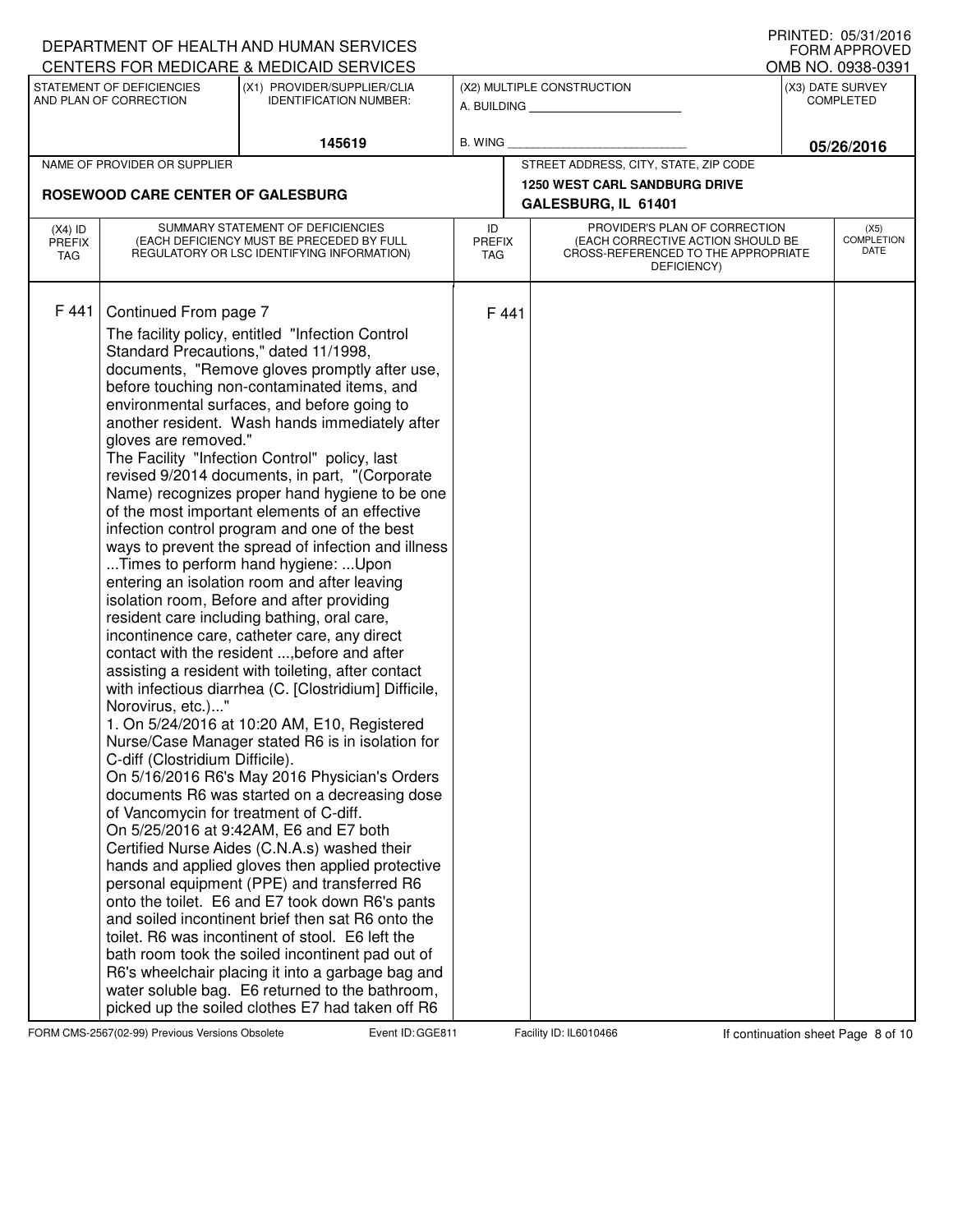|                                   |                                                                                                                                                    | DEPARTMENT OF HEALTH AND HUMAN SERVICES<br>CENTERS FOR MEDICARE & MEDICAID SERVICES                                                                                                                                                                                                                                                                                                                                                                                                                                                                                                                                                                                                                                                                                                                                                                                                                                                                                                                                                                                                                                                                                                                                                                                                                                                                                                                                                                                                                                                                                                                                                                                                                                                                                                                                           |                                   |       |                                                                                                                          |  | I INIVILD. VJJJI/LVIV<br><b>FORM APPROVED</b><br>OMB NO. 0938-0391 |
|-----------------------------------|----------------------------------------------------------------------------------------------------------------------------------------------------|-------------------------------------------------------------------------------------------------------------------------------------------------------------------------------------------------------------------------------------------------------------------------------------------------------------------------------------------------------------------------------------------------------------------------------------------------------------------------------------------------------------------------------------------------------------------------------------------------------------------------------------------------------------------------------------------------------------------------------------------------------------------------------------------------------------------------------------------------------------------------------------------------------------------------------------------------------------------------------------------------------------------------------------------------------------------------------------------------------------------------------------------------------------------------------------------------------------------------------------------------------------------------------------------------------------------------------------------------------------------------------------------------------------------------------------------------------------------------------------------------------------------------------------------------------------------------------------------------------------------------------------------------------------------------------------------------------------------------------------------------------------------------------------------------------------------------------|-----------------------------------|-------|--------------------------------------------------------------------------------------------------------------------------|--|--------------------------------------------------------------------|
|                                   | STATEMENT OF DEFICIENCIES<br>AND PLAN OF CORRECTION                                                                                                | (X1) PROVIDER/SUPPLIER/CLIA<br><b>IDENTIFICATION NUMBER:</b>                                                                                                                                                                                                                                                                                                                                                                                                                                                                                                                                                                                                                                                                                                                                                                                                                                                                                                                                                                                                                                                                                                                                                                                                                                                                                                                                                                                                                                                                                                                                                                                                                                                                                                                                                                  |                                   |       | (X2) MULTIPLE CONSTRUCTION<br>A. BUILDING                                                                                |  | (X3) DATE SURVEY<br><b>COMPLETED</b>                               |
|                                   |                                                                                                                                                    | 145619                                                                                                                                                                                                                                                                                                                                                                                                                                                                                                                                                                                                                                                                                                                                                                                                                                                                                                                                                                                                                                                                                                                                                                                                                                                                                                                                                                                                                                                                                                                                                                                                                                                                                                                                                                                                                        | B. WING                           |       |                                                                                                                          |  | 05/26/2016                                                         |
|                                   | NAME OF PROVIDER OR SUPPLIER                                                                                                                       |                                                                                                                                                                                                                                                                                                                                                                                                                                                                                                                                                                                                                                                                                                                                                                                                                                                                                                                                                                                                                                                                                                                                                                                                                                                                                                                                                                                                                                                                                                                                                                                                                                                                                                                                                                                                                               |                                   |       | STREET ADDRESS, CITY, STATE, ZIP CODE                                                                                    |  |                                                                    |
|                                   |                                                                                                                                                    |                                                                                                                                                                                                                                                                                                                                                                                                                                                                                                                                                                                                                                                                                                                                                                                                                                                                                                                                                                                                                                                                                                                                                                                                                                                                                                                                                                                                                                                                                                                                                                                                                                                                                                                                                                                                                               |                                   |       | <b>1250 WEST CARL SANDBURG DRIVE</b>                                                                                     |  |                                                                    |
|                                   | ROSEWOOD CARE CENTER OF GALESBURG                                                                                                                  |                                                                                                                                                                                                                                                                                                                                                                                                                                                                                                                                                                                                                                                                                                                                                                                                                                                                                                                                                                                                                                                                                                                                                                                                                                                                                                                                                                                                                                                                                                                                                                                                                                                                                                                                                                                                                               | GALESBURG, IL 61401               |       |                                                                                                                          |  |                                                                    |
| $(X4)$ ID<br><b>PREFIX</b><br>TAG |                                                                                                                                                    | SUMMARY STATEMENT OF DEFICIENCIES<br>(EACH DEFICIENCY MUST BE PRECEDED BY FULL<br>REGULATORY OR LSC IDENTIFYING INFORMATION)                                                                                                                                                                                                                                                                                                                                                                                                                                                                                                                                                                                                                                                                                                                                                                                                                                                                                                                                                                                                                                                                                                                                                                                                                                                                                                                                                                                                                                                                                                                                                                                                                                                                                                  | ID<br><b>PREFIX</b><br><b>TAG</b> |       | PROVIDER'S PLAN OF CORRECTION<br>(EACH CORRECTIVE ACTION SHOULD BE<br>CROSS-REFERENCED TO THE APPROPRIATE<br>DEFICIENCY) |  | (X5)<br><b>COMPLETION</b><br>DATE                                  |
| F 441                             | Continued From page 8<br>and washed their hands.<br>room and when we left the room."<br>the gait belt around E5's neck.<br>that they take care of. | and placed them into the bag with the other soiled<br>linens. With the same soiled gloves, E6 went to<br>R6's closet, took out clean clothes, an incontinent<br>brief, and incontinent wipes. E6 and E7 assisted<br>R6 to stand while E6 provided perineal care.<br>Before E6 could complete the care, R6 needed to<br>sit down on the soiled toilet seat. R6 stood up<br>again and E6 wiped stool off the toilet seat off<br>with an incontinent wipe and finished providing<br>perineal care to R6. With the same soiled gloves,<br>E6 and E7 pulled up the clean incontinent brief,<br>pants and transferred R6 back into the<br>wheelchair. E6 and E7 then took off their gloves<br>On 5/25/2016 at 9:55 AM, E6 and E7 stated,<br>"We washed our hands when we came into the<br>2. On 5/24/16, at 11:00 a.m., E5 (Certified<br>Nursing Assistant) washed (E5's) hands, donned<br>gloves, placed a gait belt round R7's waist and<br>assisted R7 to ambulate from R7's wheelchair [at<br>beside] to the bathroom with a walker. R7<br>urinated and had a bowel movement while sitting<br>on the toilet. E5 wiped R7's perineal area with<br>toilet paper. Without changing gloves, E5 pulled<br>up R7's incontinence brief and pants; assisted R7<br>from the bathroom back to R7's wheelchair;<br>removed the gait belt from R7's waist; and draped<br>On 5/24/16, at 11:10 a.m., E5 confirmed, E5<br>should have washed E5's hands, and changed<br>gloves, after wiping R7's perineal area. E5 also<br>confirmed, each certified nursing assistant has<br>their own gait belt which they use for all residents<br>3. On 5/24/2016, at 1:15 p.m., E4 (Certified<br>Nursing Assistant) provided incontinence/perineal<br>care to R15. After cleansing R15's perineal<br>area, without changing gloves, E4: applied barrier |                                   | F 441 |                                                                                                                          |  |                                                                    |

FORM CMS-2567(02-99) Previous Versions Obsolete Event ID: GGE811 Facility ID: IL6010466 If continuation sheet Page 9 of 10